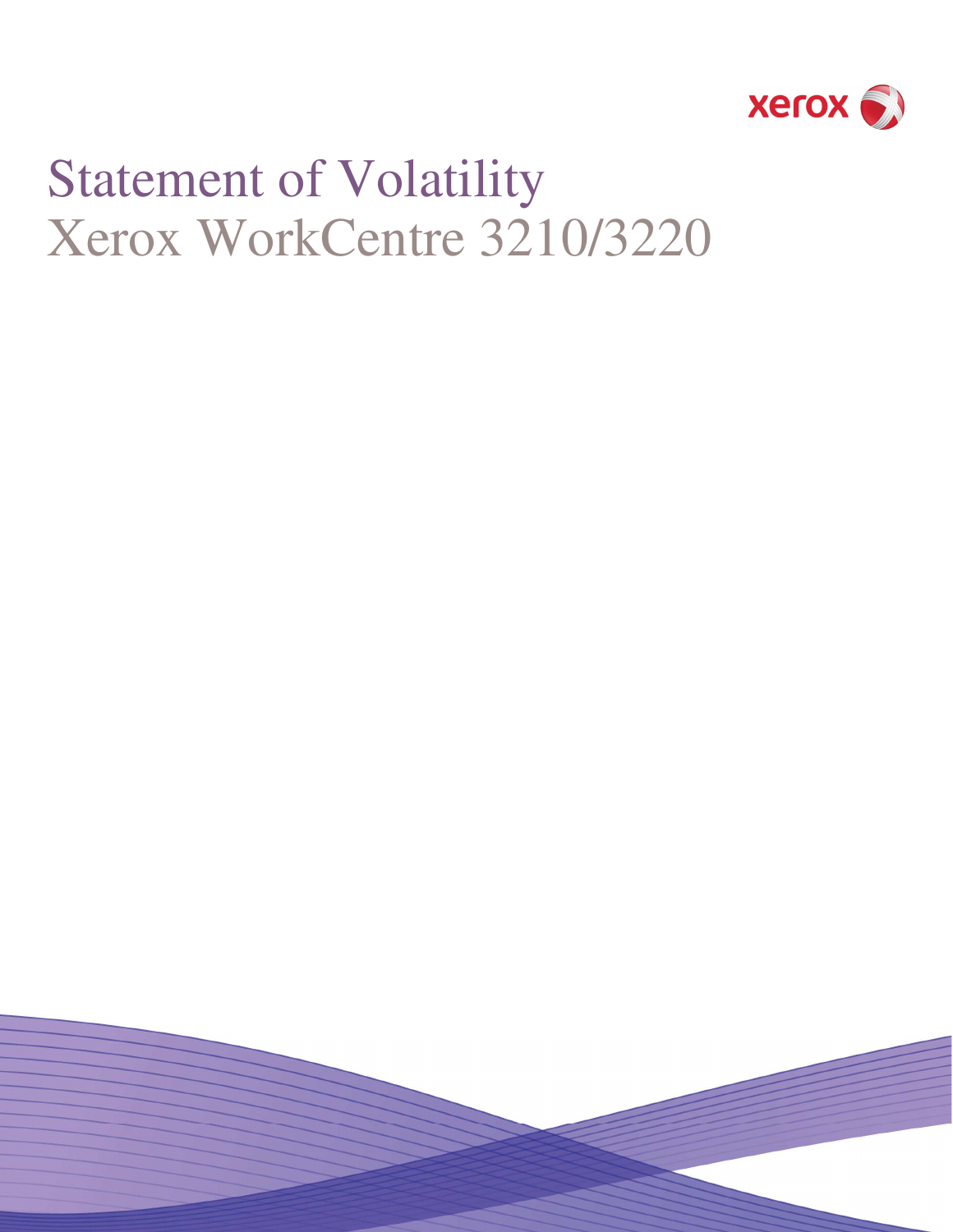# **Notice**

This document describes the locations, capacities and contents of volatile and non-volatile memory devices within the WorkCentre 3210/3220.

The context of the information in this document is that normal means of access or data extraction are being attempted in order to reproduce, read, or extract stored or latent data. This does not include attempts to reproduce, read or extract data or reverse engineer storage methods by individuals or organizations with advanced skills or through the use of extraordinary resources and measures or specialty equipment not normally available in the industry or to the public.

The content of this document is provided for information purposes only. Performance of the products referenced herein is exclusively subject to the applicable Xerox Corporation terms and conditions of sale and/or lease. Nothing stated in this document constitutes the establishment of any additional agreement or binding obligations between Xerox Corporation and any third party.

### **Primary Signature Block**

This evaluation and summary was completed by:

| Signature               | Mark a Bele               |
|-------------------------|---------------------------|
| <b>Printed Name</b>     | Mark Bixler               |
| <b>Job Title</b>        | Software Systems Engineer |
| <b>Job Function</b>     | Software Systems Engineer |
| <b>Preparation Date</b> | 4/17/09                   |

#### **Optional Signature Block**

| Signature               | Sany Kornat                     |
|-------------------------|---------------------------------|
| <b>Printed Name</b>     | Larry Kovnat                    |
| <b>Job Title</b>        | <b>Product Security Manager</b> |
| <b>Job Function</b>     |                                 |
| <b>Preparation Date</b> | 4/17/09                         |

Copyright 2006, 2008 Xerox Corporation

Copyright protection claimed includes all forms and matters of copyrighted material and information now allowed by statutory or judicial law or hereinafter granted, including without limitation, material generated from the software programs that are displayed on the screen such as styles, templates, icons, screen displays, looks, etc.

XEROX®, The Document Company® and all Xerox product names and product numbers mentioned in this publication are trademarks of XEROX CORPORATION. All non-Xerox brands and product names may be trademarks or registered trademarks of the respective companies, and are hereby acknowledged.

Product appearance, build status and/or specifications are subject to change without notice.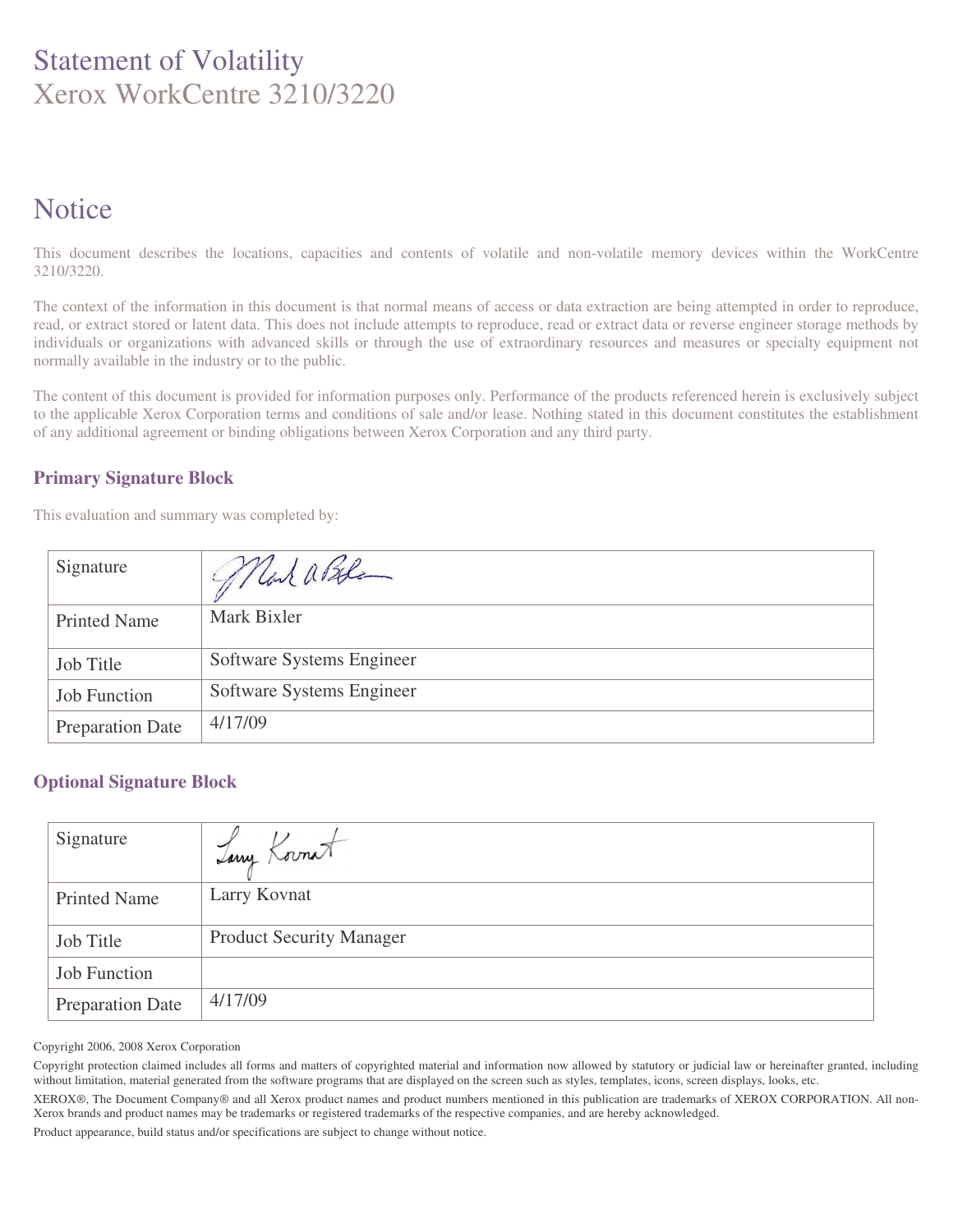#### **Introduction**

The Xerox ,WorkCentre 3210/3220 is used to perform the following tasks:

Copying

Printing

Scanning (Network and Local)

Faxing

This document describes the amounts and types of memory contained in the device in an easy to read tabular format. To allow security issues to be addressed as needed, specific commentary has been included about job data and where Personally Identifiable Information (PII) can be found in the system.

For larger Xerox systems that may contain multiple media feeders or multiple finishers, tabulated data is shown even though these devices never contain any job or PII data in electronic form. Also, in larger Xerox systems, another vendor may supply a Digital Front End (DFE) that is connected to the Xerox Print Engine. In these cases, the vendor of the DFE must provide their own Statement of Volatility for the hardware which comprises their additions to Xerox products.

The information contained in this document has been verified at the time the product is released for sale. Manufacturing process changes may require that memory amounts are increased but, the purpose or contents of the memory will not change.

#### **General Memory Information**

#### **Volatile Memory**

All volatile memory listed is cleared after power is removed (decay occurs generally within 20 seconds at room temperature).

All volatile memory listed is required for normal system operation and during service and diagnostic procedures.

Removal of any volatile memory will void the warranty.

#### **Non-Volatile Memory**

All non-volatile memory listed is required for normal system operation and during service and diagnostic procedures.

Removal of any non-volatile memory will void the warranty.

None of the non-volatile memory in the system can be accessed by accidental keystrokes.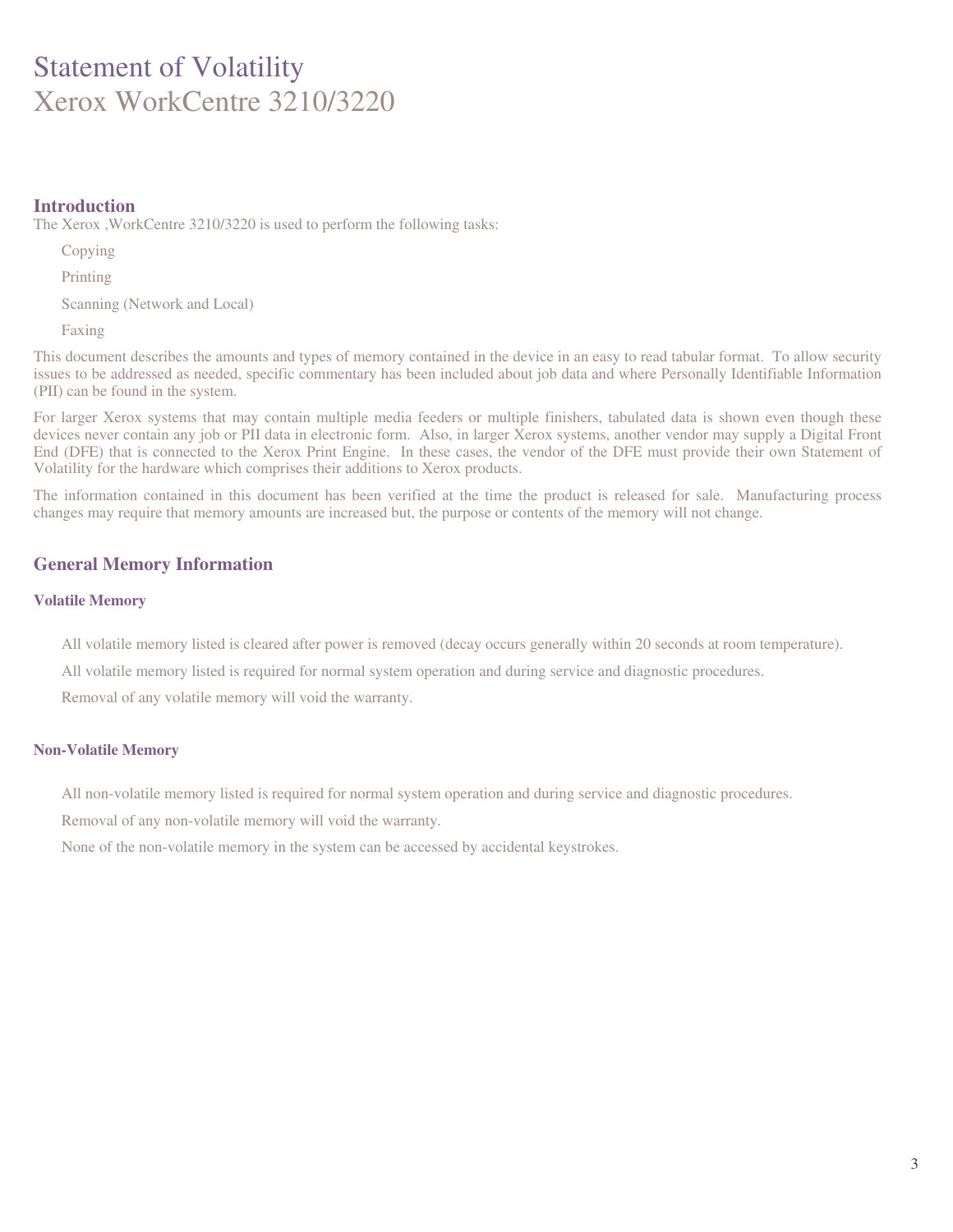### **Hard Drive Information**

The data table below details the hard disk volume and partition information for the Xerox WorkCentre 3210/3220.

| <b>1st Hard Disk / Partition Description</b>                     |                  |       |                                |                  |                             |
|------------------------------------------------------------------|------------------|-------|--------------------------------|------------------|-----------------------------|
| Complete this table if the device has media storage capability   |                  |       |                                |                  |                             |
| <b>Drive / Partition</b><br>(System, Image):                     | Removable<br>Y/N | Size: | <b>User Modifiable:</b><br>Y/N | <b>Function:</b> | <b>Process to Sanitize:</b> |
| n/a                                                              | n/a              | n/a   | n/a                            | n/a              | n/a                         |
| <b>Additional Information:</b> Device does not have a Hard Disk. |                  |       |                                |                  |                             |

### **System Descriptions**

The data tables below detail the information regarding the volatile and non-volatile memory contained in the WorkCentre 3210/3220.

| <b>Volatile Memory</b>        |            |                                          |                    |                            |
|-------------------------------|------------|------------------------------------------|--------------------|----------------------------|
| Type (SRAM, DRAM, etc)   Size |            | User Modifiable   Function or Use<br>Y/N |                    | <b>Process to Sanitize</b> |
| <b>SDRAM</b>                  | 128/384 MB | Expandable to<br>384 MB                  | <b>Main Memory</b> | Remove power               |

| <b>Non-Volatile Memory</b>   |             |                                 |                                                                                                                                      |                            |
|------------------------------|-------------|---------------------------------|--------------------------------------------------------------------------------------------------------------------------------------|----------------------------|
| Type (Flash, EEPROM,<br>etc) | <b>Size</b> | <b>User Modifiable</b><br>(Y/N) | <b>Function or Use</b>                                                                                                               | <b>Process to Sanitize</b> |
| Flash                        | 16 MB       | N <sub>0</sub>                  | Operating System, PDL Interpreters,<br>Fonts, MIB, Fax Journal List, Fax<br>Dialing, Code used for scheduling<br>the marking of jobs | None                       |
| Flash                        | 4 MB        | N <sub>o</sub>                  | <b>Fax Receive</b>                                                                                                                   | None                       |

| <b>Media and Storage</b>                                            |                         |       |                                  |                  |                             |
|---------------------------------------------------------------------|-------------------------|-------|----------------------------------|------------------|-----------------------------|
| Complete this table if the device has media storage capability      |                         |       |                                  |                  |                             |
| Type (disk drives, tape<br>drives, CF/SD/XD memory<br>cards, etc.): | <b>Removable</b><br>Y/N | Size: | <b>User Modifiable:</b><br>Y / N | <b>Function:</b> | <b>Process to Sanitize:</b> |
| n/a                                                                 | n/a                     | n/a   | n/a                              | n/a              | n/a                         |
| <b>Additional Information:</b>                                      |                         |       |                                  |                  |                             |